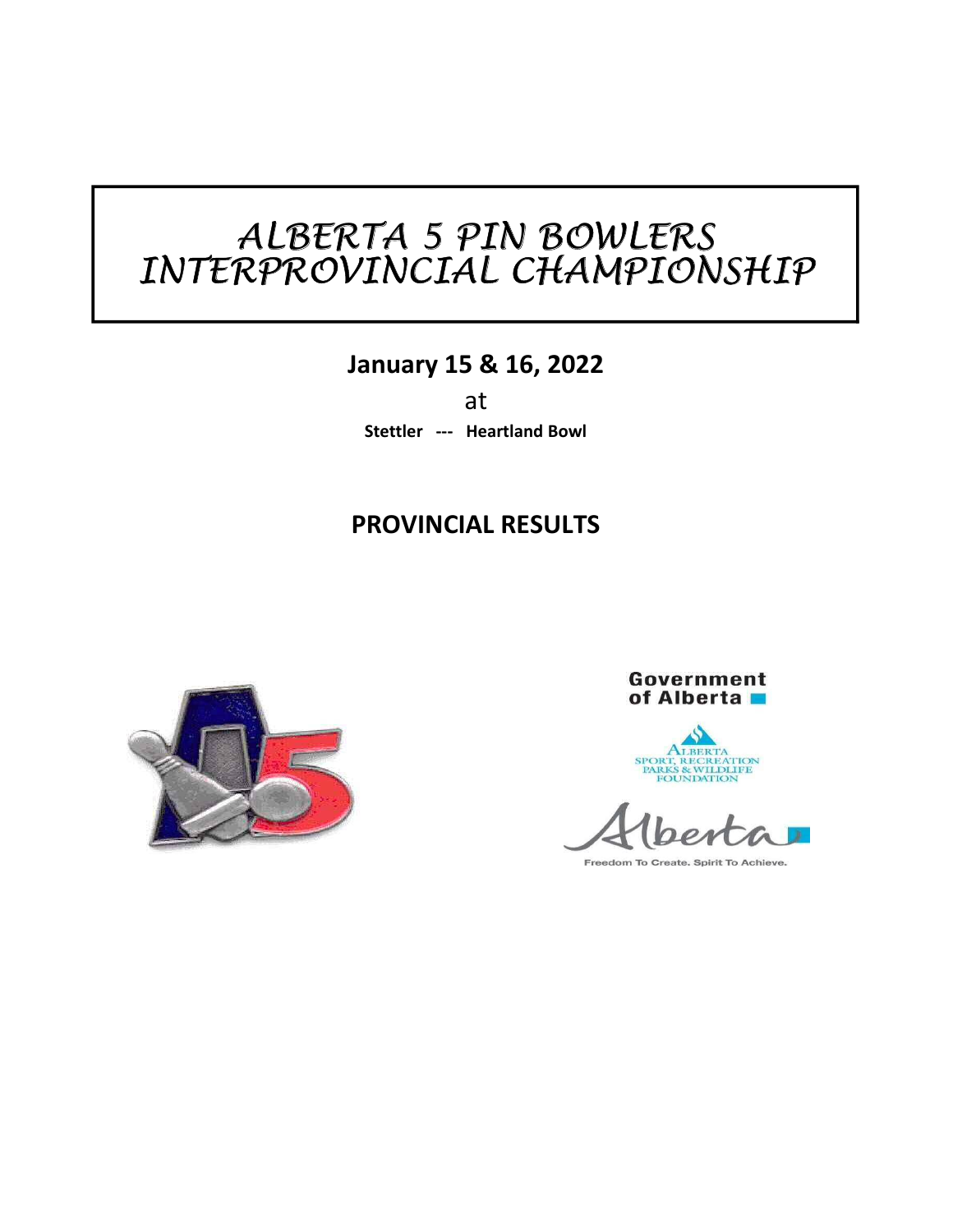Central Alberta 5 Pin would like to congratulate the North and Central "B" teams for winning the right to advance to the Canadian Championships in the Kelowna/Vernon region of British Columbia in April.

Thanks to the management and staff of Heartland Bowl for putting on the tournament and being great hosts during the weekend. Your efforts are appreciated.

Thank you to all those teams from across the province who took part in the event and expanded the tournament during a challenging time.

Safe travel home.

Cindy Seifried

President

Central Alberta 5 Pin Bowler's Association

Office Staff

Dannielle Armstrong (Central 5 Treasurer)

Tim Wiseman (Alberta 5 Pin President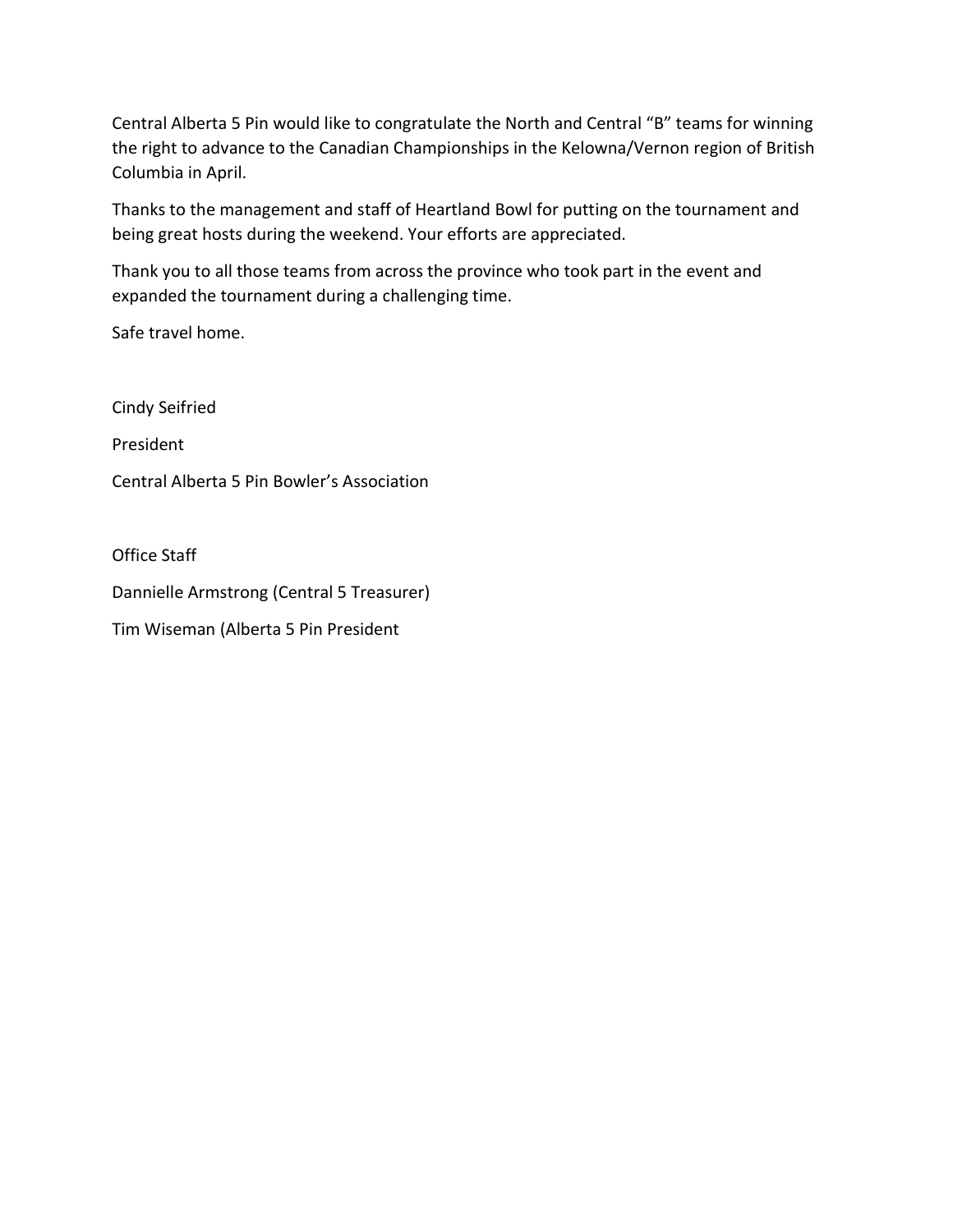**Stettler --- Heartland Bowl January 15 & 16, 2022**

| <b>TEAM COMPETITION</b><br><b>Both Teams Advance To Nationals</b> |                            |
|-------------------------------------------------------------------|----------------------------|
| <b>ALBERTA TEAM A</b>                                             | <b>ALBERTA TEAM B</b>      |
| <b>NORTH B</b>                                                    | <b>CENTRAL B</b>           |
| <b>Joey Parker</b>                                                | <b>Bonnie Engelking</b>    |
| <b>Tom Tomkins</b>                                                | <b>Karen Tanke</b>         |
| <b>Elly Van Dyk</b>                                               | <b>Joan Mageean</b>        |
| <b>Darcy Schultz</b>                                              | <b>Gary Sandercock</b>     |
| <b>Steve Petricevic Coach</b>                                     | <b>Paul St. Yves Coach</b> |

|                               |            | <b>ALL STAR TEAM</b> |                        |            |  |  |  |  |  |  |  |  |  |  |
|-------------------------------|------------|----------------------|------------------------|------------|--|--|--|--|--|--|--|--|--|--|
| <b>MOST PINS OVER AVERAGE</b> |            |                      |                        |            |  |  |  |  |  |  |  |  |  |  |
| <b>LADIES</b>                 | <b>POA</b> |                      | <b>MEN</b>             | <b>POA</b> |  |  |  |  |  |  |  |  |  |  |
| <b>Jamey Sudbury</b>          | $+369$     |                      | <b>Matthew Stewart</b> | $+244$     |  |  |  |  |  |  |  |  |  |  |
| <b>Brittnee Lakusta</b>       | $+379$     |                      | <b>Gary Sandercock</b> | $+286$     |  |  |  |  |  |  |  |  |  |  |
|                               |            |                      |                        |            |  |  |  |  |  |  |  |  |  |  |

|                            |     | <b>INDIVIDUAL AWARDS</b>    |        |
|----------------------------|-----|-----------------------------|--------|
| <b>SCRATCH HIGH SINGLE</b> |     | <b>MOST POA SINGLE GAME</b> |        |
| <b>Jamey Sudbury</b>       | 336 | <b>Jamey Sudbury</b>        | $+165$ |
| <b>George Mucciarone</b>   | 353 | <b>George Mucciarone</b>    | $+130$ |

| LARGEST POA BY A TEAM |  |
|-----------------------|--|
| South B +287 Game 5   |  |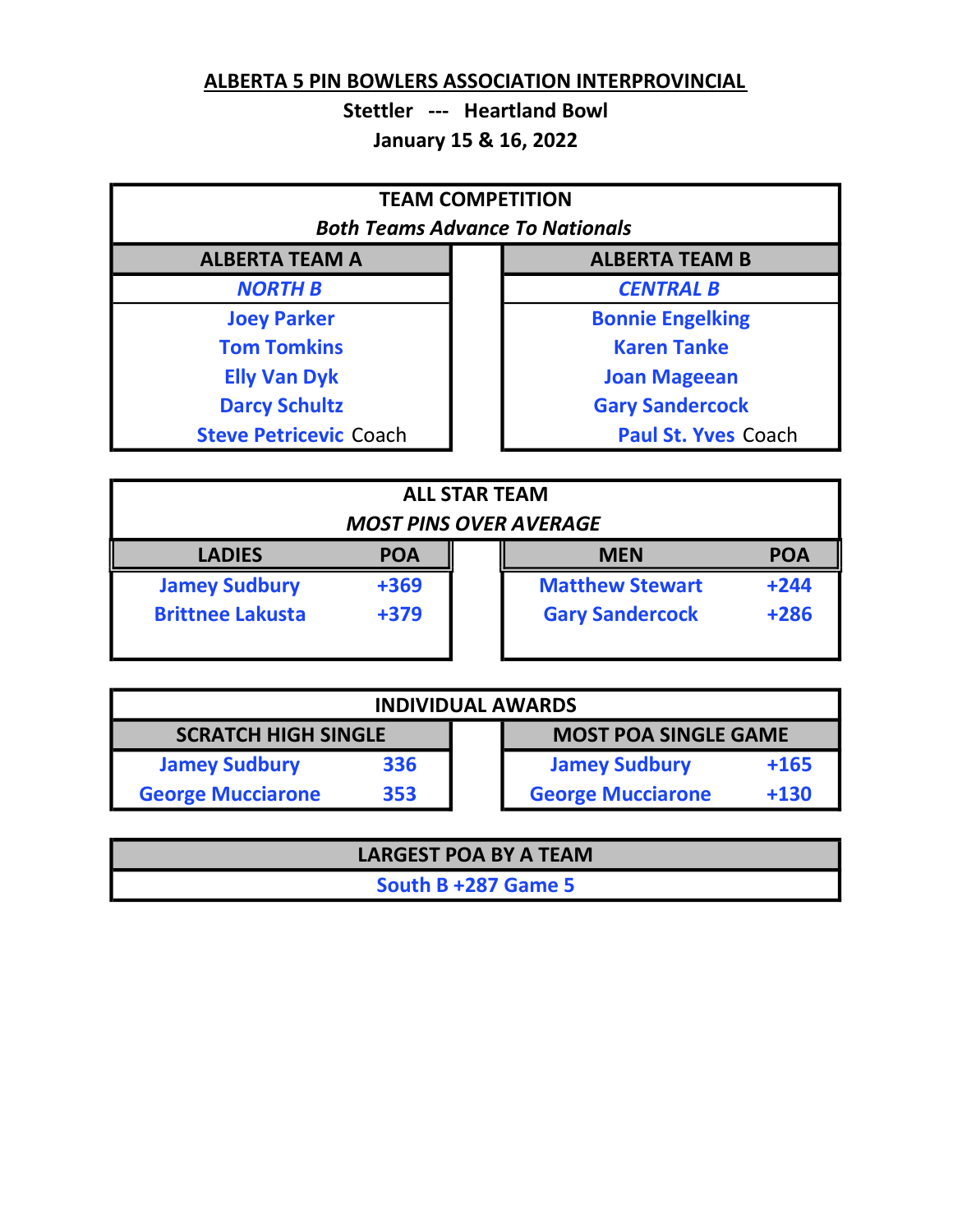## **TEAM SUMMARY**

### **Stettler --- Heartland Bowl**

**January 15 & 16, 2022**

| <b>Position</b> | Team              | <b>Totals</b> | 1           | $\overline{2}$  | 3          | 4           | 5          | 6   |                 | 8           | 9                | <b>10</b>   | 11          | 12              |
|-----------------|-------------------|---------------|-------------|-----------------|------------|-------------|------------|-----|-----------------|-------------|------------------|-------------|-------------|-----------------|
|                 | <b>North B</b>    | 43.5          | 5.0         | 7.0             | 6.0        | <b>Byel</b> | 5.0        | 6.0 | <b>Byel 5.5</b> |             | 2.0              | 6.0         |             | <b>Byel 1.0</b> |
| 8               | <b>Central B</b>  | 41.0          | 5.0         | 7.0             | 6.0        | 5.0         | <b>Bye</b> | 0.0 | 4.0             |             | $6.0$ Bye        | 2.0         | <b>Byel</b> | 6.0             |
| $\overline{2}$  | <b>Edmonton A</b> | 38.0          | 6.0         | <b>Byel</b>     | 6.0        | 6.0         | 1.0        |     | Bye Bye 1.0     |             | 5.0              | 6.0         | 1.0         | 6.0             |
| 6               | <b>South B</b>    | 32.0          | <b>Byel</b> | 1.0             | 1.0        | 7.0         | 6.0        | 6.0 | 3.0             | 6.0         | <b>Byel</b>      | 1.0         | 1.0         | <b>Byel</b>     |
| 10              | <b>Calgary B</b>  | 32.0          | 1.0         | <b>Byel</b>     | 1.0        | 0.0         | 2.0        | 7.0 | <b>Bye</b> 5.0  |             | 5.0              | 5.0         |             | $6.0$   Bye     |
| $\overline{4}$  | <b>Calgary A</b>  | 32.0          | 6.0         | 0.0             | 3.0        | <b>Byel</b> | 1.0        | 4.0 | 1.0             |             | <b>Byel Byel</b> | 5.0         | 6.01        | 6.0             |
| 5 <sup>1</sup>  | <b>South A</b>    | 27.5          |             | <b>Byel 6.0</b> | 1.0        | 2.0         | 6.0        |     | Bye $6.0$   1.5 |             | $ Bye $ 2.0      |             | 1.0         | 2.0             |
| 9               | <b>Central A</b>  | 27.0          | 2.0         | 7.0             | <b>Bye</b> | 1.0         | 6.0        | 1.0 |                 | Bye Bye 2.0 |                  | 1.0         |             | $6.0$   1.0     |
| 1               | <b>Edmonton B</b> | 27.0          | 1.0         | 0.0             | 4.0        | 2.0         | <b>Bye</b> | 1.0 | <b>Bye</b> 2.0  |             | 6.0              | <b>Byel</b> | 6.0         | 5.0             |
| $\overline{3}$  | <b>North A</b>    | 15.0          | 2.0         | 0.0             | <b>Bye</b> | 5.0         | 1.0        | 3.0 | Bye $1.0$       |             | 1.0              | <b>Bye</b>  | 1.0         | 1.0             |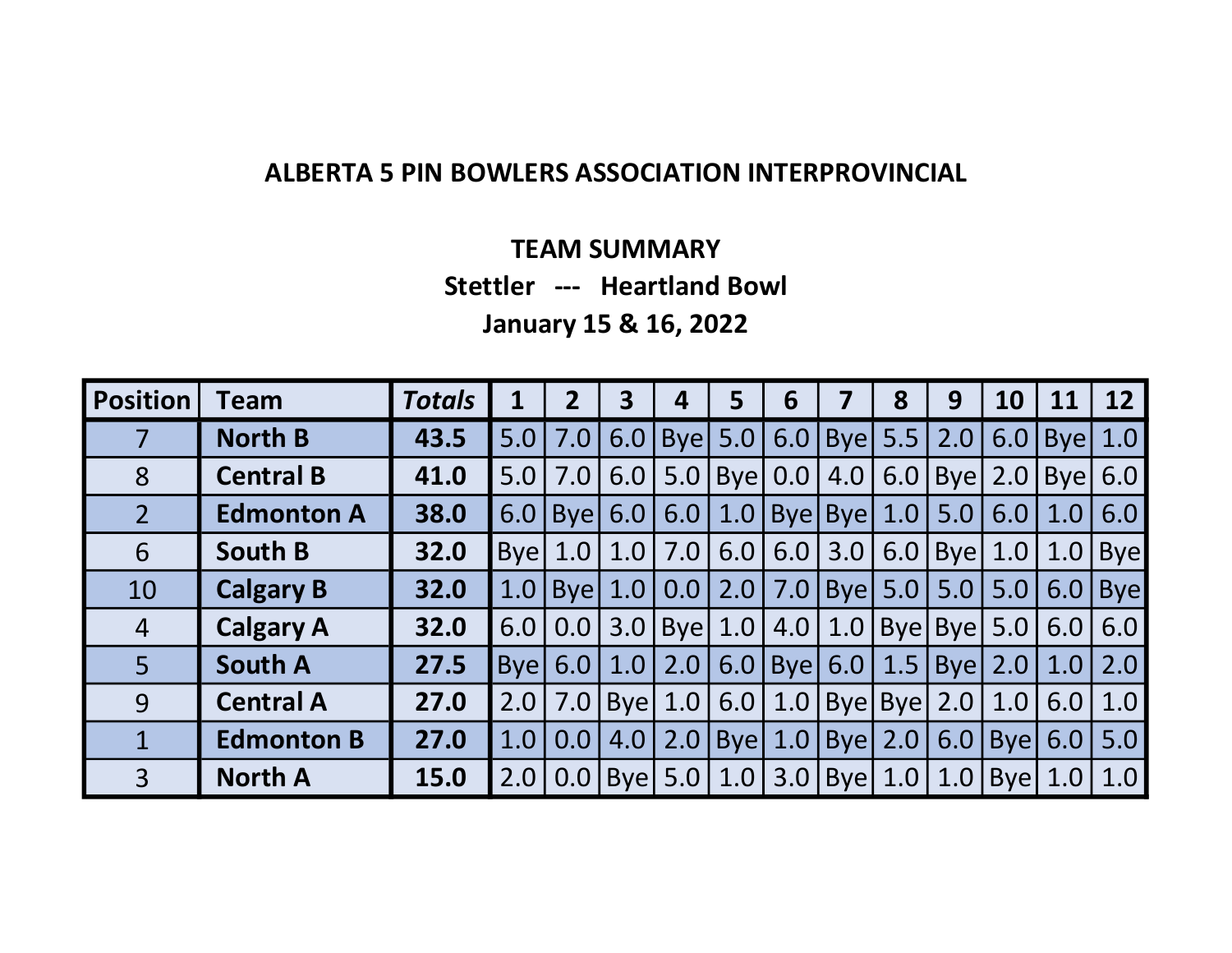#### **ALBERTA 5 PIN BOWLERS ASSOCIATION INTERPROVINCIAL Stettler --- Heartland Bowl January 15 & 16, 2022**

#### **LADIES SINGLES**

|                         |                   |                       |       |         |            |     |                 |                         |                 |             |             |                |            |         |             |         |                 |                | <b>Highest</b> |
|-------------------------|-------------------|-----------------------|-------|---------|------------|-----|-----------------|-------------------------|-----------------|-------------|-------------|----------------|------------|---------|-------------|---------|-----------------|----------------|----------------|
|                         |                   |                       |       | Tourney | <b>POA</b> |     |                 |                         |                 |             |             |                |            |         |             |         |                 | <b>Tourney</b> | <b>POA</b>     |
| <b>Name</b>             | <b>Team</b>       | Entry Avg   Total x 9 |       | Total   | $(+/-)$    | 1   | $\mathbf{2}$    | $\overline{\mathbf{3}}$ | 4               | 5           | 6           | $\overline{7}$ | 8          | 9       | 10          | 11      | 12              | Avg            | Game           |
|                         |                   |                       |       |         |            |     |                 |                         |                 |             |             |                |            |         |             |         |                 |                |                |
| <b>Jamey Sudbury</b>    | Calgary A         | 171                   | 1,539 | 1,908   | 369        |     | 154             | 172                     |                 |             |             | 215 228 169    |            |         |             |         | 243 175 216     | 212.0          | 165            |
| <b>Shelby Leavitt</b>   | South B           | 197                   | 1,773 | 1,981   | 208        |     |                 |                         | 178 186 244     |             |             | 276 232 170    |            |         |             | 196 181 |                 | 220.1          | 121            |
| Joan Mageean            | Central B         | 175                   | 1,575 | 1,718   | 143        |     | 266 168 226 191 |                         |                 |             |             | 166 223        | 145        |         | 138         |         | 195             | 190.9          | 91             |
| <b>Brittnee Lakusta</b> | <b>Edmonton A</b> | 226                   | 2,034 | 2,413   | 379        | 286 |                 | 309                     |                 | 249 283     |             |                | 213        | 298     | 278 279     |         | 218             | 268.1          | 83             |
| <b>Sheena Owens</b>     | Calgary B         | 224                   | 2,016 | 2,026   | 10         | 195 |                 | 230                     | 196             |             | 207 287     |                | 201        |         | 193 246 271 |         |                 | 225.1          | 63             |
| <b>Karen Tanke</b>      | Central B         | 159                   | 1,431 | 1,513   | 82         |     | 144 134 199 169 |                         |                 |             |             | 154 222        | 140        |         | 187         |         | 164             | 168.1          | 63             |
| <b>Denise Howie</b>     | <b>Edmonton B</b> | 189                   | 1,701 | 1,787   | 86         |     | 236 165 172 245 |                         |                 |             | 165         |                |            | 169 196 |             | 226     | 213             | 198.6          | 56             |
| <b>Brenda Cervo</b>     | South A           | 141                   | 1,269 | 1,351   | 82         |     |                 |                         | 170 139 146 192 |             |             | 121            | 152        |         |             |         | 126 136 169     | 150.1          | 51             |
| <b>Bonnie Engelking</b> | Central B         | 162                   | 1,458 | 1,547   | 89         |     | 196 198 144 148 |                         |                 |             | 213         | 137            | 181        |         | 168         |         | 162             | 171.9          | 51             |
| <b>Stefanie Eschak</b>  | Edmonton B        | 168                   | 1,512 | 1,758   | 246        |     | 209 152 156 207 |                         |                 |             | 206         |                |            | 184 225 |             | 241     | 178             | 195.3          | 73             |
| <b>Elly Van Dyk</b>     | North B           | 190                   | 1,710 | 1,874   | 164        |     | 182 231 215     |                         |                 |             | 202 186     |                | 229        | 207 245 |             |         | 177             | 208.2          | 55             |
| Linda Rostad            | Central A         | 122                   | 1,098 | 1,161   | 63         |     | 131 156         |                         | 135             |             | 120 141     |                |            |         | 102 122 115 |         | 139             | 129.0          | 34             |
| <b>Meghan Clarke</b>    | North A           | 215                   | 1,935 | 1,971   | 36         |     | 219 161         |                         | 248             |             | 211 204     |                |            | 239 243 |             | 212     | 234             | 219.0          | 33             |
| <b>Darcy Schultz</b>    | North B           | 161                   | 1,449 | 1,542   | 93         |     | 134 191 170     |                         |                 |             | 146 193     |                | <b>136</b> |         | 182 179     |         | 211             | 171.3          | 50             |
| <b>Rhonda Irvine</b>    | Calgary B         | 188                   | 1,692 | 1,514   | (178)      | 216 |                 |                         | 148 169         |             | 92   164    |                | 211        |         | 180 184 150 |         |                 | 168.2          | 28             |
| <b>Annette Bruneau</b>  | Calgary A         | 210                   | 1,890 | 1,969   | 79         |     | 192 213         | <b>198</b>              |                 |             | 195 229 225 |                |            |         |             | 198 217 | 302             | 218.8          | 92             |
| Lori Grinde             | North A           | 173                   | 1,557 | 1,460   | (97)       |     | 180 109         |                         | 171             |             | 128 167     |                | 131        | 187     |             |         | 196 191         | 162.2          | 23             |
| Peggy Indoe             | Edmonton A        | 184                   | 1,656 | 1,569   | (87)       | 190 |                 |                         | 156 168 176     |             |             |                | 168        | 167     | 162         | 169 213 |                 | 174.3          | 29             |
| <b>Michelle Beattie</b> | Central A         | 185                   | 1,665 | 1,710   | 45         |     | 180 150         |                         |                 | 176 187 171 |             |                |            |         |             |         | 265 153 249 179 | 190.0          | 80             |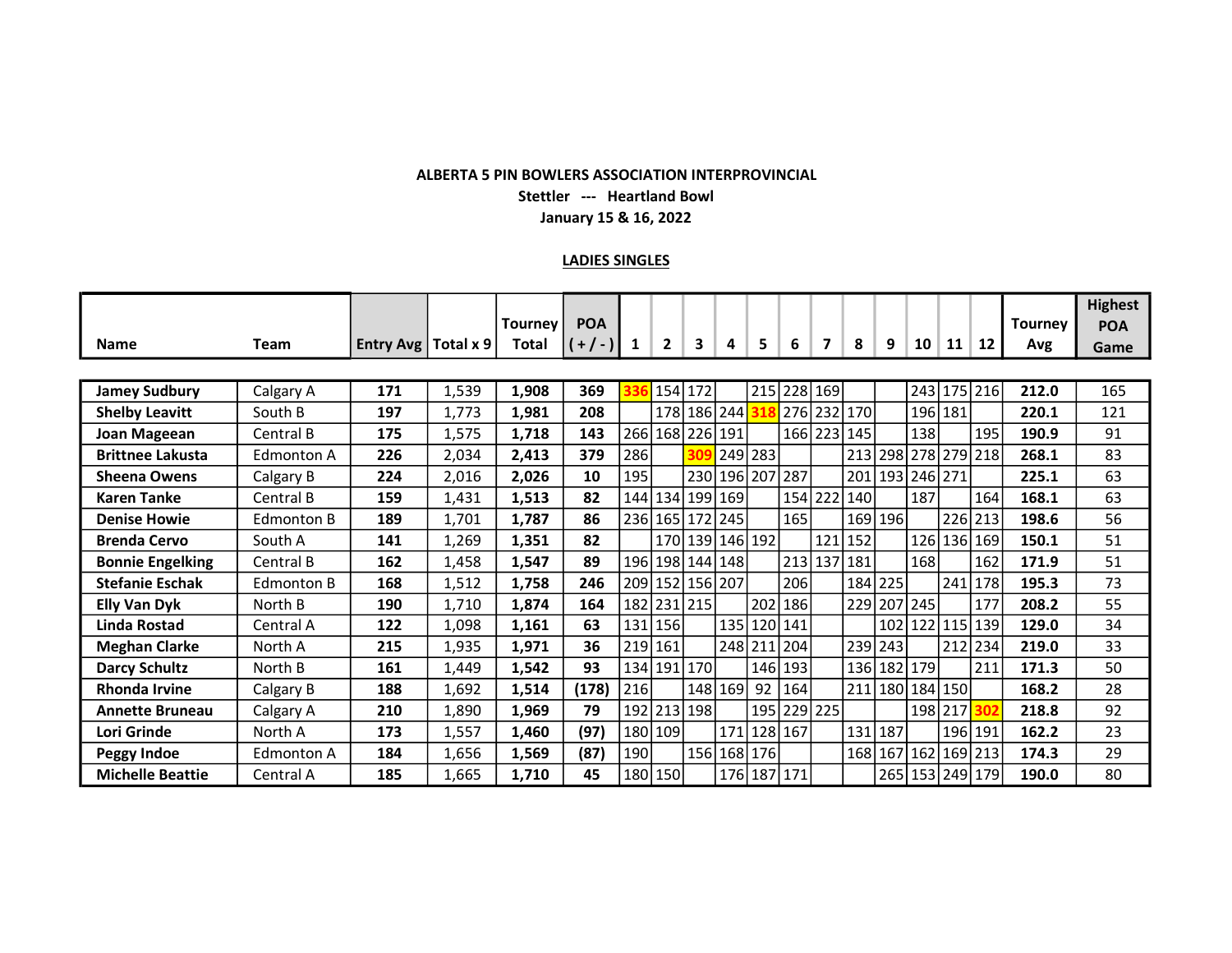**Stettler --- Heartland Bowl January 15 & 16, 2022**

#### **MENS SINGLES**

|                          |                   | <b>Entry</b> |             | Tourney | <b>POA</b> |     |              |             |         |                                   |         |                |     |                 |         |                 |     | <b>Tourney</b> | <b>Highest</b> |
|--------------------------|-------------------|--------------|-------------|---------|------------|-----|--------------|-------------|---------|-----------------------------------|---------|----------------|-----|-----------------|---------|-----------------|-----|----------------|----------------|
| <b>Name</b>              | <b>Team</b>       | Avg          | Total $x 9$ | Total   | $(+/-)$    | 1   | $\mathbf{2}$ | 3           | 4       | 5                                 | 6       | $\overline{7}$ | 8   | 9               | 10      | 11              | 12  | Avg            | POA<br>Game    |
|                          |                   |              |             |         |            |     |              |             |         |                                   |         |                |     |                 |         |                 |     |                |                |
| <b>George Mucciarone</b> | South B           | 223          | 2,007       | 2,199   | 192        |     |              | 216 224 203 |         |                                   |         | 290 286 228    |     |                 |         | 208 191         |     | 244.3          | 130            |
| <b>Gary Sandercock</b>   | Central B         | 165          | 1,485       | 1,771   | 286        | 119 | 171          | 285 202     |         |                                   |         | 136 199 228    |     |                 | 192     |                 | 239 | 196.8          | 120            |
| <b>Arnie Lamont</b>      | Central A         | 217          | 1,953       | 2,175   | 222        |     | 253 218      |             | 252     | 299 295                           |         |                |     |                 |         | 181 178 240 259 |     | 241.7          | 82             |
| <b>Russ Foster</b>       | South B           | 167          | 1,503       | 1,711   | 208        |     | 171          |             |         | 245   201   194   196   217   172 |         |                |     |                 |         | 154 161         |     | 190.1          | 78             |
| <b>Joey Parker</b>       | North B           | 194          | 1,746       | 1,878   | 132        |     | 174 267      | 203         |         |                                   | 163 263 |                | 201 |                 | 186 198 |                 | 223 | 208.7          | 73             |
| <b>Carey Monteith</b>    | <b>Edmonton A</b> | 234          | 2,106       | 2,273   | 167        | 258 |              | 265         |         | 225                               |         |                | 254 | 271             |         | 292 170         | 234 | 252.6          | 70             |
| <b>Mark Popowich</b>     | <b>Edmonton A</b> | 236          | 2,124       | 2,116   | (8)        | 215 |              |             | 265 204 | 299                               |         |                | 202 | 211             |         | 248 224         | 248 | 235.1          | 63             |
| <b>Andrew Janzen</b>     | South A           | 196          | 1.764       | 1,798   | 34         |     |              |             |         | 223 221 139 257                   |         | 209            | 171 |                 |         | 194 184         | 200 | 199.8          | 61             |
| <b>Timmy Sharp</b>       | North A           | 246          | 2,214       | 1,969   | (245)      | 202 | 194          |             |         | 233 250                           |         |                | 204 | 202             |         | 201             | 178 | 218.8          | 59             |
| <b>Matthew Stewart</b>   | Calgary B         | 237          | 2,133       | 2,377   | 244        | 292 |              |             |         | 191 224 277 243                   |         |                |     | 252             |         | 233             |     | 264.1          | 108            |
| <b>Todd Holt</b>         | Calgary B         | 219          | 1,971       | 1,877   | (94)       | 168 |              |             |         | 232 202 207 272                   |         |                |     | 162 259 214 161 |         |                 |     | 208.6          | 53             |
| <b>Phil Reynolds</b>     | Calgary A         | 189          | 1,701       | 1,801   | 100        |     | 231 157      | 194         |         |                                   |         | 202 233 169    |     |                 | 187     | 196             | 232 | 200.1          | 44             |
| <b>Murray Adair</b>      | South A           | 205          | 1,845       | 1,940   | 95         |     |              | 236 180 194 |         | 247                               |         | 246 199        |     |                 |         | 234 179         | 225 | 215.6          | 42             |
| <b>Scott Ollenberger</b> | North A           | 254          | 2,286       | 1,984   | (302)      |     | 230 176      |             | 196     |                                   | 293 286 |                | 184 | 211             |         | 162             | 246 | 220.4          | 39             |
| <b>Tom Tomkins</b>       | North B           | 227          | 2,043       | 1,979   | (64)       |     | 254 236 240  |             |         |                                   | 195 188 |                |     | 154 234 263     |         |                 | 215 | 219.9          | 36             |
| <b>Eric Andersen</b>     | South B           | 194          | 1,746       | 1,590   | (156)      |     | 151          |             |         | 180   176   203   218   148   169 |         |                |     |                 |         | 182 163         |     | 176.7          | 24             |
| Tony St. Onge            | Central A         | 157          | 1,413       | 1,367   | (46)       | 151 | 171          |             |         | 131 127 153                       |         |                |     |                 |         | 132 201 147     | 154 | 151.9          | 44             |
| <b>Tom Bienz</b>         | <b>Edmonton B</b> | 220          | 1,980       | 1,723   | (257)      | 226 |              | 203 194 167 |         |                                   | 178     |                | 227 | 182             |         | 146             | 200 | 191.4          | $\overline{7}$ |
| John Gordon              | Calgary A         | 203          | 1,827       | 1,623   | (204)      |     | 151 199 132  |             |         |                                   |         | 187 181 161    |     |                 |         | 194 210         | 208 | 180.3          | $\overline{7}$ |
| <b>Dave Cervo</b>        | South A           | 204          | 1,836       | 1,503   | (333)      |     |              |             |         | 132 198 135 163                   |         | 169            | 133 |                 | 272     | 149             | 152 | 167.0          | 68             |
| <b>Richard Aisman</b>    | <b>Edmonton B</b> | 182          | 1,638       | 1,439   | (199)      | 156 | 141          | 163 175     |         |                                   | 100     |                | 165 | 173             |         | 190             | 176 | 159.9          | 8              |
|                          |                   |              |             |         |            |     |              |             |         |                                   |         |                |     |                 |         |                 |     |                |                |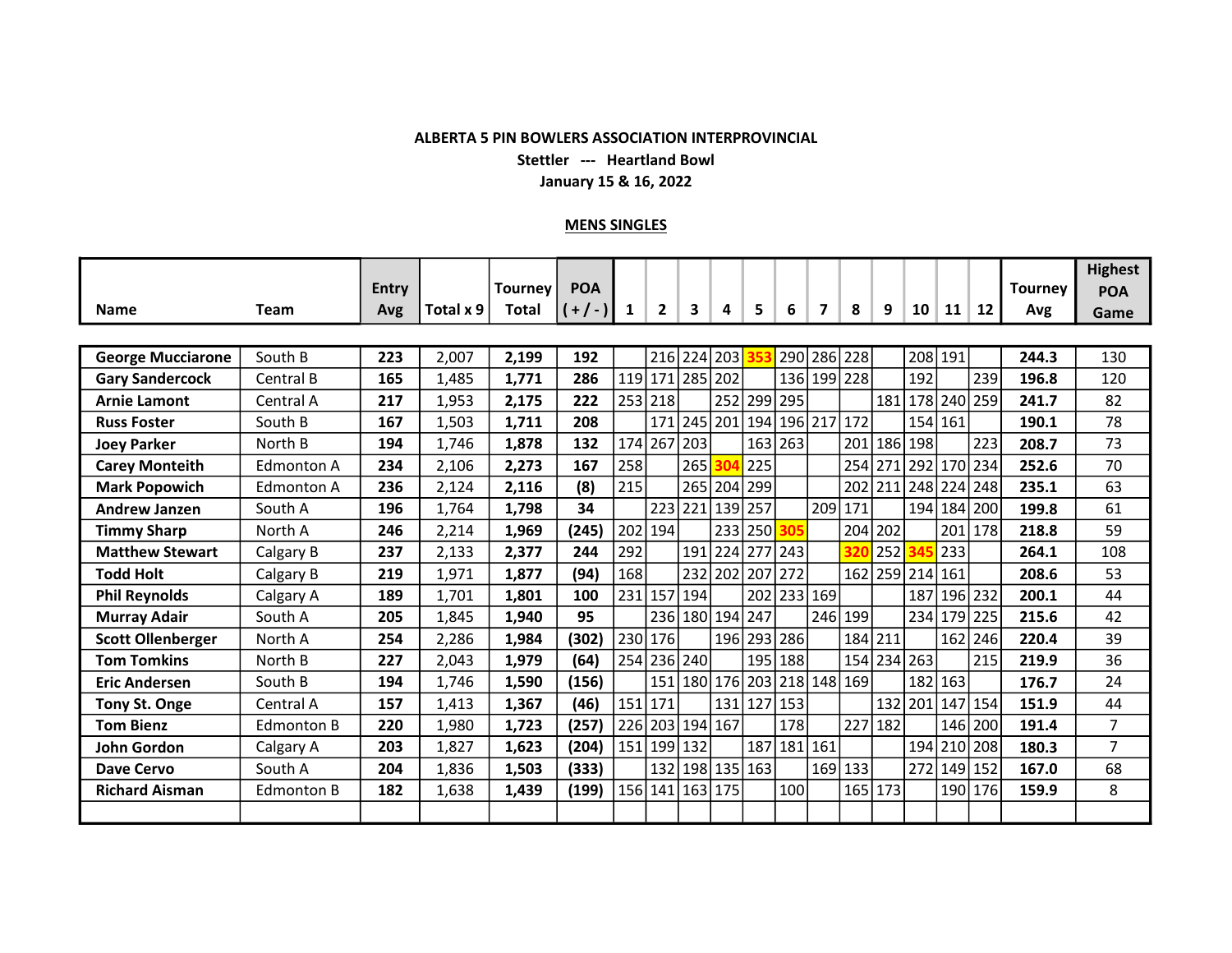**Coach: Ryan Pasko**

|                   | CUACH. NYAH FASNU             |               |      |                |                |   |      |      |      |   |   |      |                |     |        |       |                               |                                        |
|-------------------|-------------------------------|---------------|------|----------------|----------------|---|------|------|------|---|---|------|----------------|-----|--------|-------|-------------------------------|----------------------------------------|
|                   | <b>Calgary A</b>              | <b>AVG</b>    |      | $\mathbf{2}$   | 3              | 4 | 5    | 6    | 7    | 8 | 9 | 10   | 11             | 12  | Totals | Avg.  | <b>Single High</b><br>Scratch | <b>Single High</b><br><b>Pins Over</b> |
| F.                | <b>Jamey Sudbury</b>          | 171           | 336  | 154            | 172            |   | 215  | 228  | 169  |   |   | 243  | 175            | 216 | 1,908  | 212.0 | 336                           | 165                                    |
|                   | Points                        |               | 1.0  |                | 1.0            |   |      |      | 1.0  |   |   | 1.0  | 1.0            | 1.0 | 6.0    |       |                               |                                        |
|                   | <b>POA</b>                    | $+$ / (-) 165 |      | (17)           | $\mathbf{1}$   |   | 44   | 57   | (2)  |   |   | 72   | 4              | 45  | 369    |       |                               |                                        |
| F.                | <b>Annette Bruneau</b>        | 210           | 192  | 213            | 198            |   | 195  | 229  | 225  |   |   | 198  | 217            | 302 | 1,969  | 218.8 | 229                           | 19                                     |
|                   | Points                        |               | 1.0  |                | 1.0            |   |      |      |      |   |   | 1.0  | 1.0            | 1.0 | 5.0    |       |                               |                                        |
|                   | <b>POA</b>                    | $+$ / (-)     | (18) | $\overline{3}$ | (12)           |   | (15) | 19   | 15   |   |   | (12) | $\overline{7}$ | 92  | 79     |       |                               |                                        |
| $\vert M \vert$   | <b>Phil Reynolds</b>          | 189           | 231  | 157            | 194            |   | 202  | 233  | 169  |   |   | 187  | 196            | 232 | 1,801  | 200.1 | 233                           | 44                                     |
|                   | Points                        |               | 1.0  |                | 1.0            |   | 1.0  | 1.0  |      |   |   |      | 1.0            | 1.0 | 6.0    |       |                               |                                        |
|                   | <b>POA</b>                    | $+$ / (-)     | 42   | (32)           | 5 <sup>1</sup> |   | 13   | 44   | (20) |   |   | (2)  |                | 43  | 100    |       |                               |                                        |
| $\vert$ M $\vert$ | <b>John Gordon</b>            | 203           | 151  | 199            | 132            |   | 187  | 181  | 161  |   |   | 194  | 210            | 208 | 1,623  | 180.3 | 199                           |                                        |
|                   | Points                        |               |      |                |                |   |      |      |      |   |   |      |                |     |        |       |                               |                                        |
|                   | <b>POA</b>                    | $+$ / (-)     | (52) | (4)            | (71)           |   | (16) | (22) | (42) |   |   | (9)  | $\overline{7}$ | 5   | (204)  |       |                               |                                        |
|                   | <b>Team Total</b>             | 773           | 910  | 723            | 696            |   | 799  | 871  | 724  |   |   | 822  | 798            | 958 | 7,301  | 811.2 | 910                           | 137                                    |
|                   | Points for Total              |               | 3.0  |                |                |   |      | 3.0  |      |   |   | 3.0  | 3.0            | 3.0 | 15.0   |       |                               |                                        |
|                   | <b>Team Pins Over Average</b> | $+$ / (-)     | 137  | (50)           | (77)           |   | 26   | 98   | (49) |   |   | 49   | 25             | 185 | 344    |       | 137                           |                                        |
|                   | <b>Total Points</b>           |               | 6.0  |                | 3.0            |   | 1.0  | 4.0  | 1.0  |   |   | 5.0  | 6.0            | 6.0 | 32.0   |       |                               |                                        |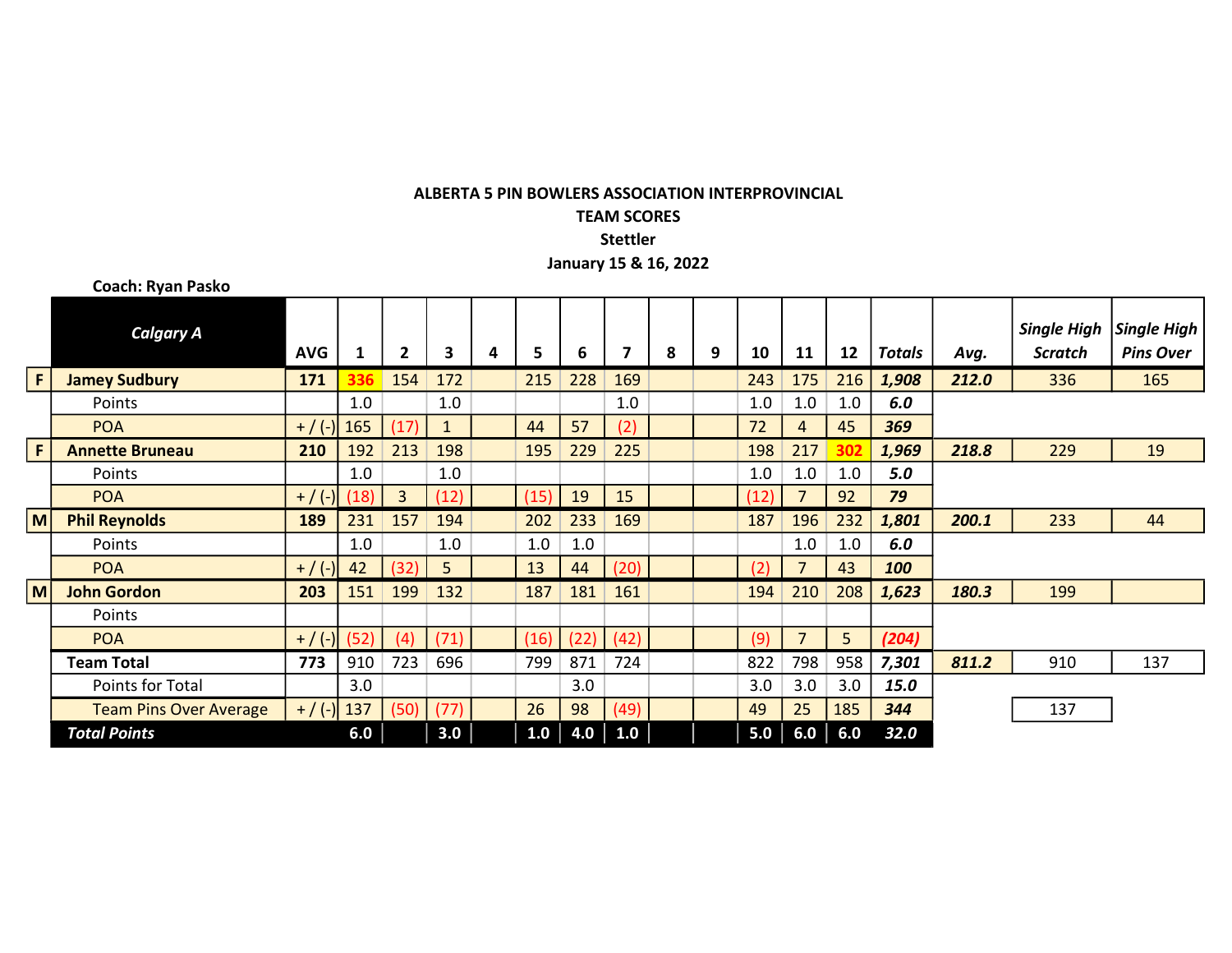**Coach: Debbie Boswell** *Calgary B* **AVG 1 2 3 4 5 6 7 8 9 10 11 12** *Totals Avg. Single High Single High Scratch Pins Over* **F Sheena Owens 224 | 224 | 1**95 | 230 | 196 | 207 | 287 | 201 | 193 | 246 | 271 | 2,026 | 225.1 | 287 | 63 Points 1.0 1.0 *2.0* POA + / (-) (29) 6 (28) (17) 63 (23) (31) 22 47 *10* **F Rhonda Irvine 188** 216 148 169 92 164 211 180 184 150 *1,514 168.2* 216 28 Points 1.0 1.0 1.0 *3.0* POA  $+$  / (-) 28  $(40)(19)(96)(24) - 23 (8)(4)(38)$   $(178)$ **M Matthew Stewart | 237 |** 292 | | 191 | 224 | 277 | 243 | <mark>| 320</mark> 252 <mark>| 345</mark> | 233 | | **2,377 | 264.1** | 320 | 83 Points 1.0 1.0 1.0 1.0 1.0 1.0 1.0 *7.0* POA + / (-) 55 (46) (13) 40 6 83 15 108 (4) *244* **M Todd Holt | 219** | 168 | | 232 | 202 | 207 | 272 | | 162 | 259 | 214 | 161 | | **1,877 | 208.6** | 272 | 53 Points 1.0 1.0 1.0 1.0 1.0 *5.0* POA + / (-) (51) 13 (17) (12) 53 (57) 40 (5) (58) *(94)* **Team Total | 868** | 871 | | 801 | 791 | 783 | 966 | | 894 | 884 | 989 | 815 | | **7,794 <mark>| 866.0</mark> |** 966 | 98 Points for Total 3.0 3.0 3.0 3.0 3.0 *15.0* Team Pins Over Average  $+$  / (-) 3  $(67)$  (77) (85) 98  $-$  26 16 121 (53)  $(18)$   $(18)$ *Total Points* **1.0 1.0 2.0 7.0 5.0 5.0 5.0 6.0** *32.0*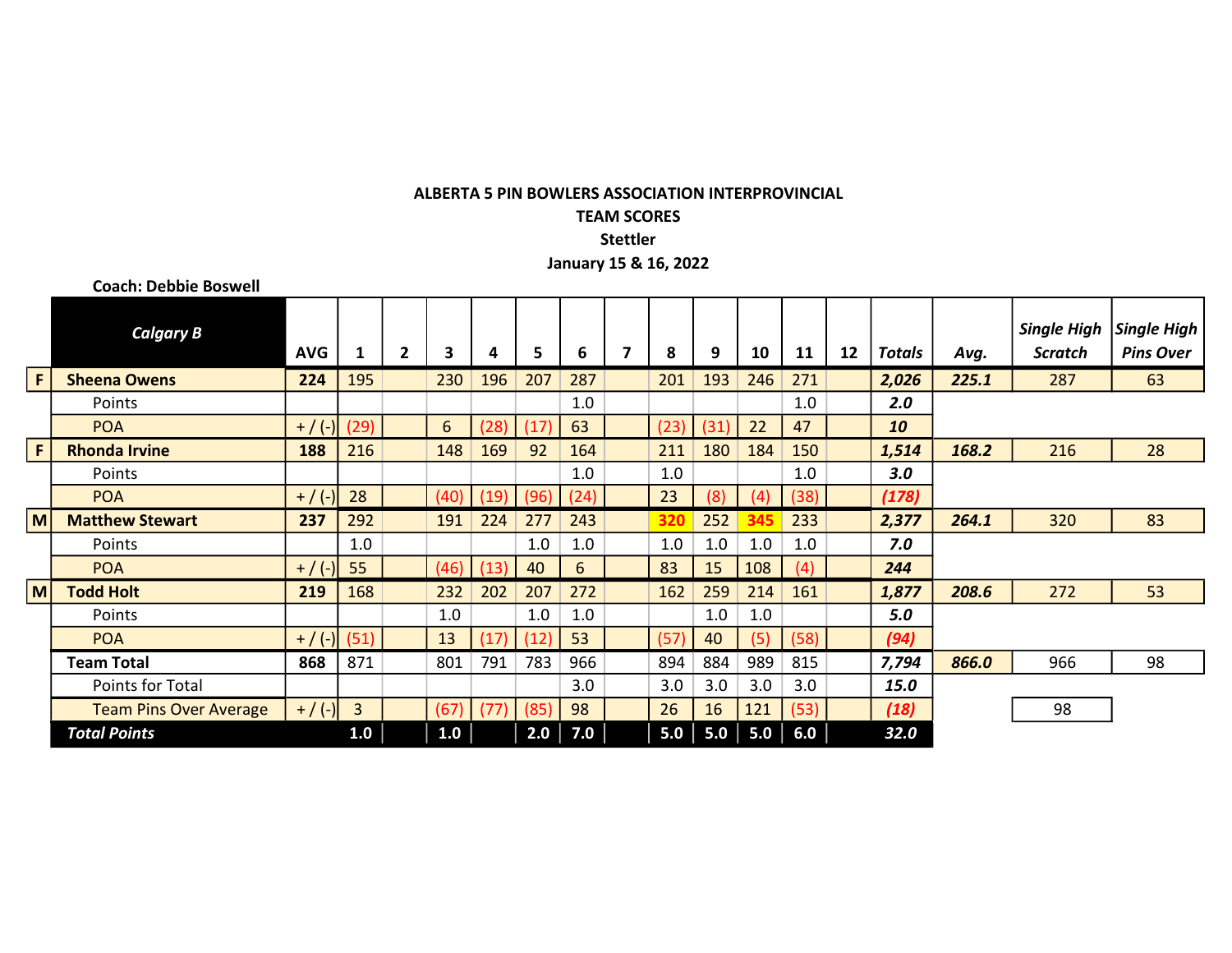|              | <b>Coach: Tony Zirk</b>       |            |     |              |   |      |                |      |                         |   |      |      |      |     |        |       |                                      |                                        |
|--------------|-------------------------------|------------|-----|--------------|---|------|----------------|------|-------------------------|---|------|------|------|-----|--------|-------|--------------------------------------|----------------------------------------|
|              | <b>Central A</b>              | <b>AVG</b> | 1   | $\mathbf{2}$ | 3 | 4    | 5              | 6    | $\overline{\mathbf{z}}$ | 8 | 9    | 10   | 11   | 12  | Totals | Avg.  | <b>Single High</b><br><b>Scratch</b> | <b>Single High</b><br><b>Pins Over</b> |
| $\mathsf{F}$ | <b>Michelle Beattie</b>       | 185        | 180 | 150          |   | 176  | 187            | 171  |                         |   | 265  | 153  | 249  | 179 | 1,710  | 190.0 | 265                                  | 80                                     |
|              | Points                        |            | 1.0 | 1.0          |   | 1.0  | 1.0            |      |                         |   | 1.0  |      | 1.0  |     | 6.0    |       |                                      |                                        |
|              | <b>POA</b>                    | $+$ / (-)  | (5) | (35)         |   | (9)  | $\overline{2}$ | (14) |                         |   | 80   | (32) | 64   | (6) | 45     |       |                                      |                                        |
| F            | <b>Linda Rostad</b>           | 122        | 131 | 156          |   | 135  | 120            | 141  |                         |   | 102  | 122  | 115  | 139 | 1,161  | 129.0 | 156                                  | 34                                     |
|              | Points                        |            | 1.0 | 1.0          |   |      | 1.0            |      |                         |   |      |      |      | 1.0 | 4.0    |       |                                      |                                        |
|              | <b>POA</b>                    | $+$ / (-)  | 9   | 34           |   | 13   | (2)            | 19   |                         |   | (20) |      | (7)  | 17  | 63     |       |                                      |                                        |
| M            | <b>Tony St. Onge</b>          | 157        | 151 | 171          |   | 131  | 127            | 153  |                         |   | 132  | 201  | 147  | 154 | 1,367  | 151.9 | 171                                  | 14                                     |
|              | Points                        |            |     | 1.0          |   |      |                |      |                         |   | 1.0  | 1.0  | 1.0  |     | 4.0    |       |                                      |                                        |
|              | <b>POA</b>                    | $+$ / (-)  | (6) | 14           |   | (26) | (30)           | (4)  |                         |   | (25) | 44   | (10) | (3) | (46)   |       |                                      |                                        |
| M            | <b>Arnie Lamont</b>           | 217        | 253 | 218          |   | 252  | 299            | 295  |                         |   | 181  | 178  | 240  | 259 | 2,175  | 241.7 | 299                                  | 82                                     |
|              | Points                        |            |     | 1.0          |   |      | 1.0            | 1.0  |                         |   |      |      | 1.0  |     | 4.0    |       |                                      |                                        |
|              | <b>POA</b>                    | $+$ / (-)  | 36  | $\mathbf{1}$ |   | 35   | 82             | 78   |                         |   | (36) | (39) | 23   | 42  | 222    |       |                                      |                                        |
|              | <b>Team Total</b>             | 681        | 715 | 695          |   | 694  | 733            | 760  |                         |   | 680  | 654  | 751  | 731 | 6,413  | 712.6 | 760                                  | 79                                     |
|              | Points for Total              |            |     | 3.0          |   |      | 3.0            |      |                         |   |      |      | 3.0  |     | 9.0    |       |                                      |                                        |
|              | <b>Team Pins Over Average</b> | $+$ / (-)  | 34  | 14           |   | 13   | 52             | 79   |                         |   | (1)  | 127  | 70   | 50  | 284    |       | 79                                   |                                        |
|              | <b>Total Points</b>           |            | 2.0 | 7.0          |   | 1.0  | 6.0            | 1.0  |                         |   | 2.0  | 1.0  | 6.0  | 1.0 | 27.0   |       |                                      |                                        |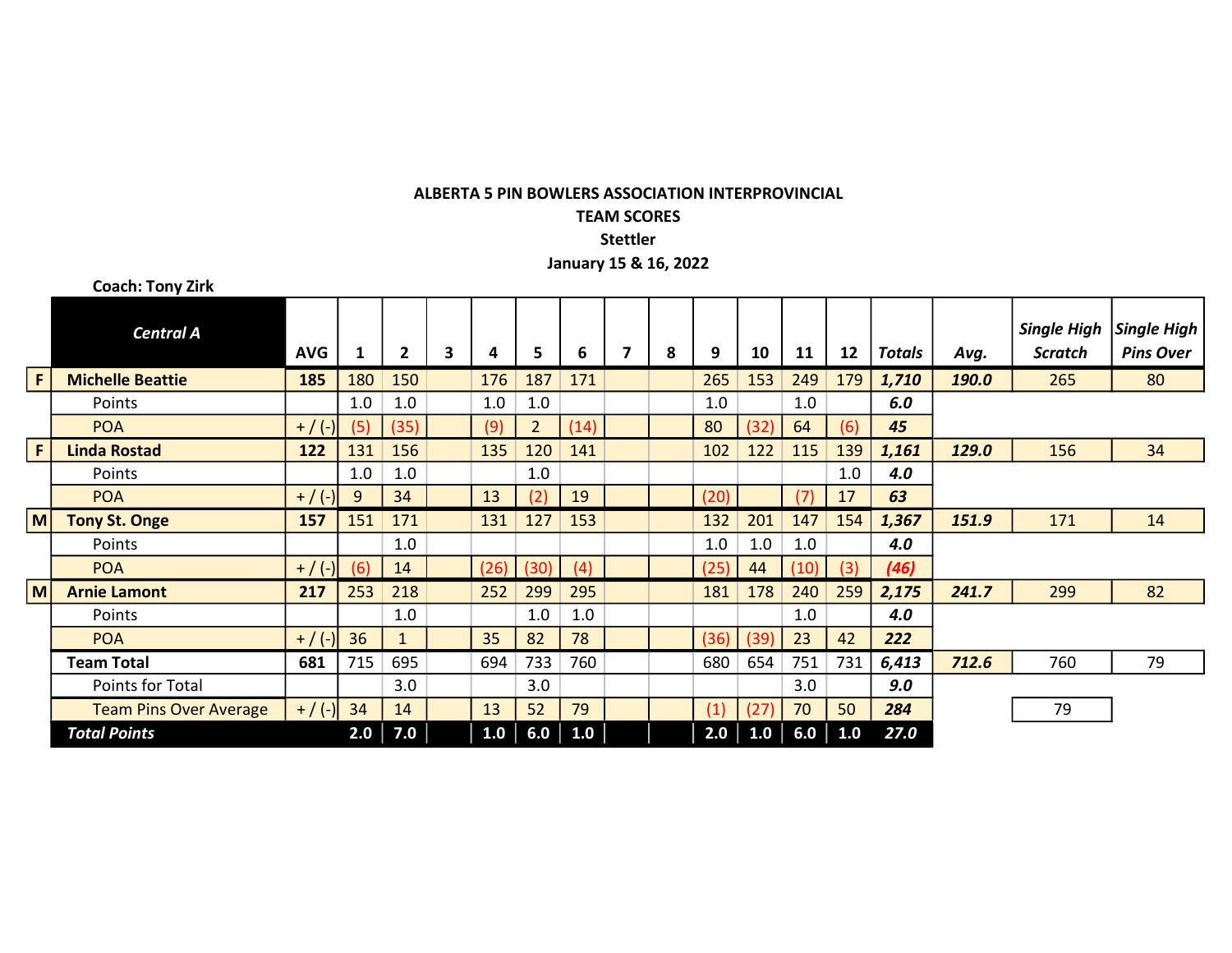**Coach: Paul St. Yves** *Central B* **AVG 1 2 3 4 5 6 7 8 9 10 11 12** *Totals Avg. Single High Single High Scratch Pins Over* **F** Bonnie Engelking 162 196 198 144 148 213 137 181 168 162 1,547 171.9 213 51 Points 1.0 1.0 1.0 1.0 1.0 *5.0* POA + / (-) 34 36 (18) (14) 51 (25) 19 6 *89* **F Karen Tanke 159** 144 134 199 169 154 222 140 187 164 *1,513 168.1* 222 63 Points 1.0 1.0 1.0 1.0 1.0 *5.0* POA + / (-) (15) (25) 40 10 (5) 63 (19) 28 5 *82* **F Joan Mageean 175** 266 168 226 191 166 223 145 138 195 *1,718 190.9* 266 91 Points 1.0 | 1.0 | 1.0 | 1.0 | *5.0* POA  $+$  / (-) $\mid$  91  $\mid$  (7)  $\mid$  51  $\mid$  16  $\mid$  (9)  $\mid$  48  $\mid$  (30)  $\mid$  (37)  $\mid$  20  $\mid$  **143 M Gary Sandercock 165 | 119 | 171 | 285 | 202 | 120 | 136 | 199 | 228 | 102 | 129 | 1271 | 196.8 | 285 | 120** Points 1.0 | 1.0 | 1.0 | 1.0 | *5.0* POA | + / (-)| (46) | 6 | 120 | 37 | | (29) | 34 | 63 | | 27 | | 74 | <mark>286</mark> **Team Total | 661** | 725 | 671 | 854 | 710 | | 669 | 781 | 694 | | 685 | | 760 | 6,**549 | 7<mark>27.7</mark> |** 854 | 193 Points for Total 3.0 3.0 3.0 3.0 3.0 3.0 3.0 *21.0* Team Pins Over Average | + / (-) 64 | 10 | 193 | 49 | 8 | 120 | 33 | | 24 | 99 | 600 | | | 193 *Total Points* **5.0 7.0 6.0 5.0 4.0 6.0 2.0 6.0** *41.0*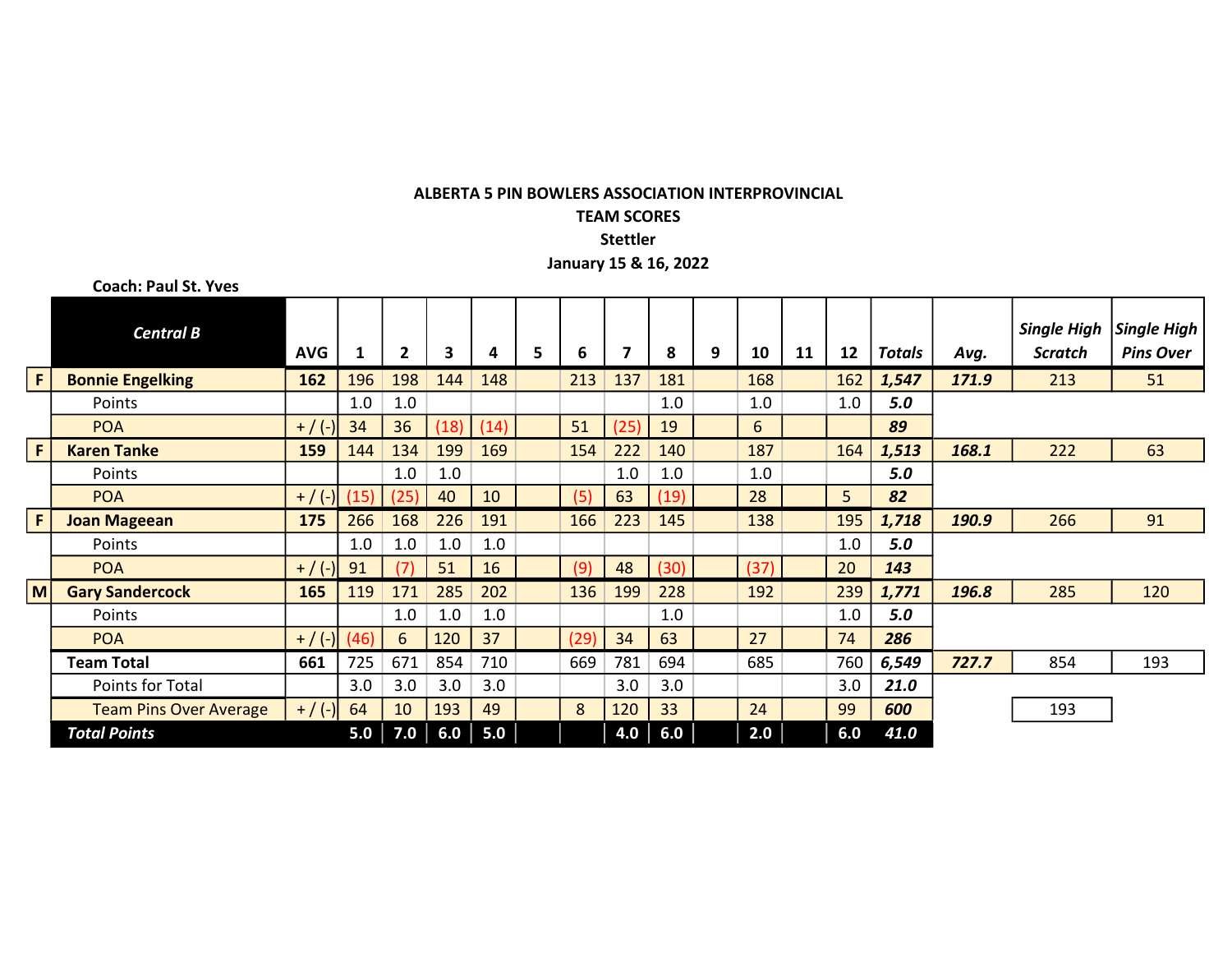|                 | <b>Coach: Len Madarash</b>    |            |      |              |      |      |           |   |                         |      |      |      |      |     |        |       |                                      |                                        |
|-----------------|-------------------------------|------------|------|--------------|------|------|-----------|---|-------------------------|------|------|------|------|-----|--------|-------|--------------------------------------|----------------------------------------|
|                 | <b>Edmonton A</b>             | <b>AVG</b> | 1    | $\mathbf{2}$ | 3    | 4    | 5         | 6 | $\overline{\mathbf{z}}$ | 8    | 9    | 10   | 11   | 12  | Totals | Avg.  | <b>Single High</b><br><b>Scratch</b> | <b>Single High</b><br><b>Pins Over</b> |
| $\vert M \vert$ | <b>Carey Monteith</b>         | 234        | 258  |              | 265  | 304  | 225       |   |                         | 254  | 271  | 292  | 170  | 234 | 2,273  | 252.6 | 304                                  | 70                                     |
|                 | Points                        |            | 1.0  |              | 1.0  | 1.0  |           |   |                         | 1.0  | 1.0  | 1.0  |      | 1.0 | 7.0    |       |                                      |                                        |
|                 | <b>POA</b>                    | $+$ / (-)  | 24   |              | 31   | 70   | (9)       |   |                         | 20   | 37   | 58   | (64) |     | 167    |       |                                      |                                        |
| M               | <b>Mark Popowich</b>          | 236        | 215  |              | 265  | 204  | 299       |   |                         | 202  | 211  | 248  | 224  | 248 | 2,116  | 235.1 | 299                                  | 63                                     |
|                 | Points                        |            | 1.0  |              | 1.0  |      | 1.0       |   |                         |      |      | 1.0  |      | 1.0 | 5.0    |       |                                      |                                        |
|                 | <b>POA</b>                    | $+$ / (-)  | (21) |              | 29   | (32) | 63        |   |                         | (34) | (25  | 12   | (12) | 12  | (8)    |       |                                      |                                        |
| F               | <b>Brittnee Lakusta</b>       | 226        | 286  |              | 309  | 249  | 283       |   |                         | 213  | 298  | 278  | 279  | 218 | 2,413  | 268.1 | 309                                  | 83                                     |
|                 | Points                        |            | 1.0  |              | 1.0  | 1.0  |           |   |                         |      | 1.0  | 1.0  | 1.0  |     | 6.0    |       |                                      |                                        |
|                 | <b>POA</b>                    | $+$ / (-)  | 60   |              | 83   | 23   | 57        |   |                         | (13) | 72   | 52   | 53   | (8) | 379    |       |                                      |                                        |
| F               | <b>Peggy Indoe</b>            | 184        | 190  |              | 156  | 168  | 176       |   |                         | 168  | 167  | 162  | 169  | 213 | 1,569  | 174.3 | 190                                  | 6                                      |
|                 | Points                        |            |      |              |      | 1.0  |           |   |                         |      |      |      |      | 1.0 | 2.0    |       |                                      |                                        |
|                 | <b>POA</b>                    | $+$ / (-)  | 6    |              | (28) | (16) | (8)       |   |                         | (16) | (17) | (22) | (15) | 29  | (87)   |       |                                      |                                        |
|                 | <b>Team Total</b>             | 880        | 949  |              | 995  | 925  | 983       |   |                         | 837  | 947  | 980  | 842  | 913 | 8,371  | 930.1 | 995                                  | 115                                    |
|                 | Points for Total              |            | 3.0  |              | 3.0  | 3.0  |           |   |                         |      | 3.0  | 3.0  |      | 3.0 | 18.0   |       |                                      |                                        |
|                 | <b>Team Pins Over Average</b> | $+$ / (-)  | 69   |              | 115  | 45   | 103       |   |                         | (43) | 67   | 100  | (38) | 33  | 451    |       | 115                                  |                                        |
|                 | <b>Total Points</b>           |            | 6.0  |              | 6.0  |      | $6.0$ 1.0 |   |                         | 1.0  | 5.0  | 6.0  | 1.0  | 6.0 | 38.0   |       |                                      |                                        |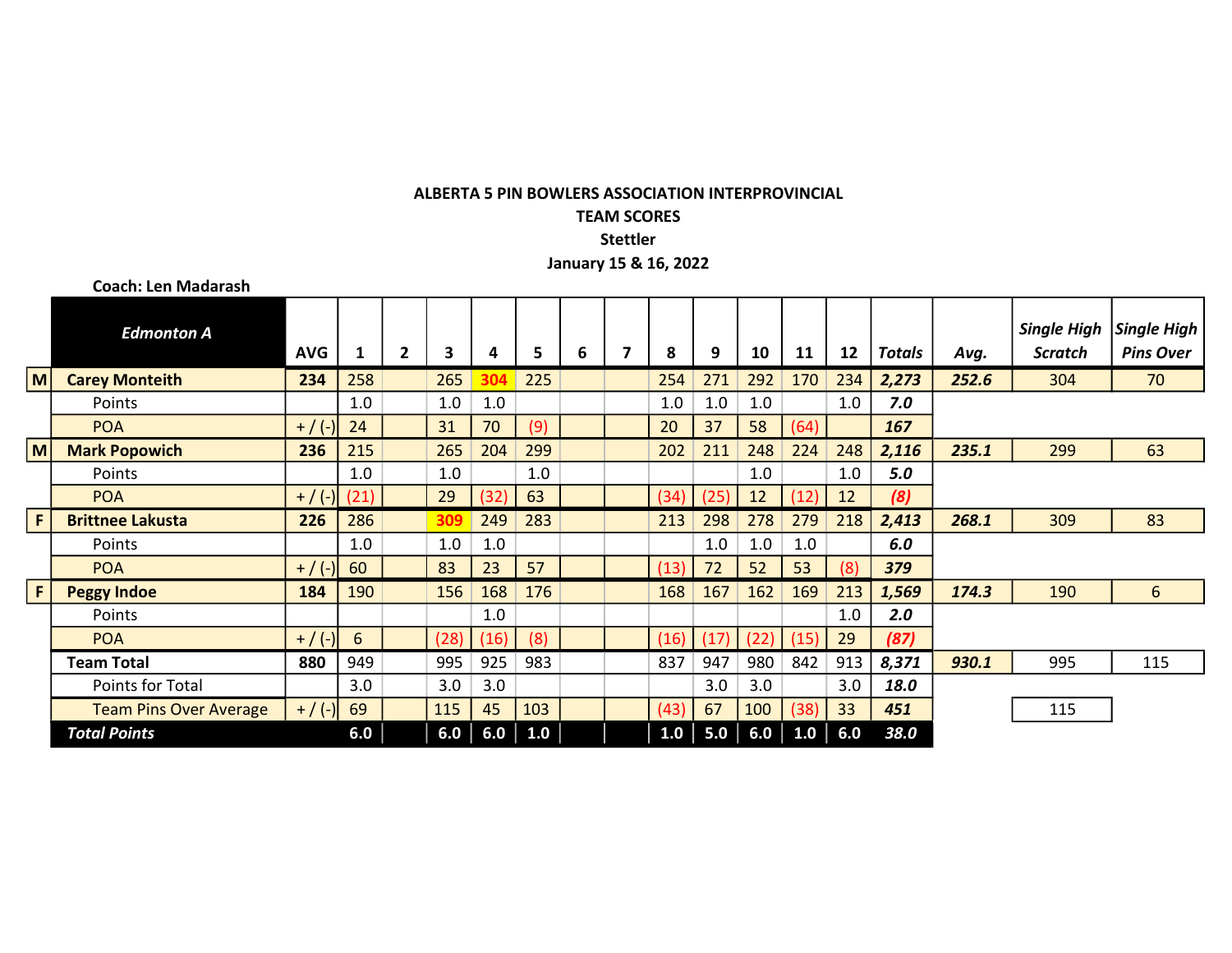|                   | <b>Coach: Dorry Mielke</b>    |            |      |              |      |      |   |       |                |                |                |    |      |      |        |       |                                      |                                        |
|-------------------|-------------------------------|------------|------|--------------|------|------|---|-------|----------------|----------------|----------------|----|------|------|--------|-------|--------------------------------------|----------------------------------------|
|                   | <b>Edmonton B</b>             | <b>AVG</b> | 1    | $\mathbf{2}$ | 3    | 4    | 5 | 6     | $\overline{ }$ | 8              | 9              | 10 | 11   | 12   | Totals | Avg.  | <b>Single High</b><br><b>Scratch</b> | <b>Single High</b><br><b>Pins Over</b> |
| $\vert$ M $\vert$ | <b>Tom Bienz</b>              | 220        | 226  | 203          | 194  | 167  |   | 178   |                | 227            | 182            |    | 146  | 200  | 1,723  | 191.4 | 227                                  | $\mathcal{I}$                          |
|                   | Points                        |            |      |              |      |      |   |       |                |                | 1.0            |    |      |      | 1.0    |       |                                      |                                        |
|                   | <b>POA</b>                    | $+$ / (-)  | 6    | (17)         | (26) | (53) |   | (42)  |                | $\overline{7}$ | (38)           |    | (74) | (20) | (257)  |       |                                      |                                        |
| M                 | <b>Richard Aisman</b>         | 182        | 156  | 141          | 163  | 175  |   | 100   |                | 165            | 173            |    | 190  | 176  | 1,439  | 159.9 | 175                                  |                                        |
|                   | <b>Points</b>                 |            |      |              | 1.0  |      |   |       |                |                | 1.0            |    | 1.0  |      | 3.0    |       |                                      |                                        |
|                   | <b>POA</b>                    | $+$ / (-)  | (26) | (41)         | (19) | (7)  |   | (82)  |                | (17)           | (9)            |    | 8    | (6)  | (199)  |       |                                      |                                        |
| F.                | <b>Denise Howie</b>           | 189        | 236  | 165          | 172  | 245  |   | 165   |                | 169            | 196            |    | 226  | 213  | 1,787  | 198.6 | 245                                  | 56                                     |
|                   | Points                        |            |      |              |      | 1.0  |   |       |                | 1.0            |                |    | 1.0  | 1.0  | 4.0    |       |                                      |                                        |
|                   | <b>POA</b>                    | $+$ / (-)  | 47   | (24)         | (17) | 56   |   | (24)  |                | (20)           | $\overline{7}$ |    | 37   | 24   | 86     |       |                                      |                                        |
| F.                | <b>Stefanie Eschak</b>        | 168        | 209  | 152          | 156  | 207  |   | 206   |                | 184            | 225            |    | 241  | 178  | 1,758  | 195.3 | 225                                  | 57                                     |
|                   | Points                        |            | 1.0  |              |      | 1.0  |   | 1.0   |                | 1.0            | 1.0            |    | 1.0  | 1.0  | 7.0    |       |                                      |                                        |
|                   | <b>POA</b>                    | $+$ / (-)  | 41   | (16)         | (12) | 39   |   | 38    |                | 16             | 57             |    | 73   | 10   | 246    |       |                                      |                                        |
|                   | <b>Team Total</b>             | 759        | 827  | 661          | 685  | 794  |   | 649   |                | 745            | 776            |    | 803  | 767  | 6,707  | 745.2 | 827                                  | 68                                     |
|                   | Points for Total              |            |      |              | 3.0  |      |   |       |                |                | 3.0            |    | 3.0  | 3.0  | 12.0   |       |                                      |                                        |
|                   | <b>Team Pins Over Average</b> | $+$ / (-)  | 68   | (98)         | (74  | 35   |   | (110) |                | (14)           | 17             |    | 44   | 8    | (124)  |       | 68                                   |                                        |
|                   | <b>Total Points</b>           |            | 1.0  |              | 4.0  | 2.0  |   | 1.0   |                | 2.0            | 6.0            |    | 6.0  | 5.0  | 27.0   |       |                                      |                                        |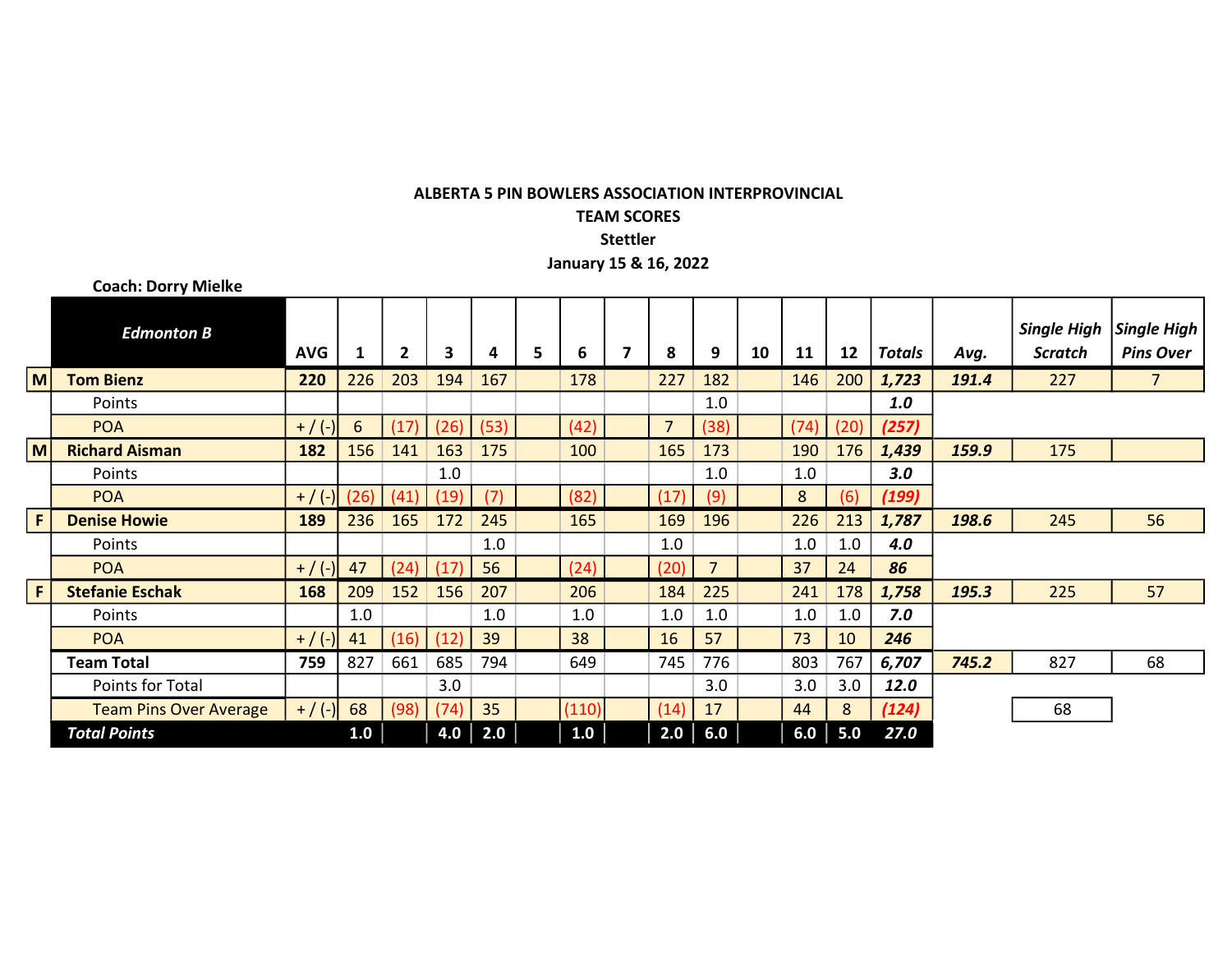**Coach: Gerald Hafner** *North A* **AVG 1 2 3 4 5 6 7 8 9 10 11 12** *Totals Avg. Single High Single High Scratch Pins Over* **M Scott Ollenberger | 254 |** 230 | 176 | | 196 | 293 | 286 | | 184 | 211 | | 162 | 246 | 1**,984 | 220.4 |** 293 | 39 Points 1.0 *1.0* POA + / (-) (24) (78) (58) 39 32 (70) (43) (92) (8) *(302)* **M Timmy Sharp | 246 |** 202 | 194 | | 233 | 250 <mark>| 305 |</mark> | 204 | 202 | | 201 | 178 | **1,969 | 218.8 |** 305 | 59 Points 1.0 1.0 *2.0* POA + / (-) (44) (52) (13) 4 59 (42) (44) (45) (68) *(245)* **F Meghan Clarke 215** 219 161 248 211 204 239 243 212 234 *1,971 219.0* 248 33 Points 1.0 | 1.0 | **5.***0* POA + / (-) 4 (54) 33 (4) (11) 24 28 (3) 19 *36* **F | Lori Grinde | 173 |** 180 | 109 | | 171 | 128 | 167 | | 131 | 187 | 196 | 191 | 1,460 | 162.2 | 187 | 14 Points 1.0 | 1.0 | **3.***0* POA + / (-) 7 (64) (2) (45) (6) (42) 14 23 18 *(97)* **Team Total | 888** | 831 | 640 | | 848 | 882 | 962 | | 758 | 843 | | 771 | 849 | 7,**384 | 820.4 |** 962 | 74 Points for Total **3.0 3.0 3.0 3.0 3.0 3.0** Team Pins Over Average + / (-) (57) (248) (40) (6) 74 (130) (45) (117) (39) *(608)* 74 *Total Points* **2.0** | | 5.0 | 1.0 | 3.0 | | 1.0 | 1.0 | 1.0 | 1.0 14.0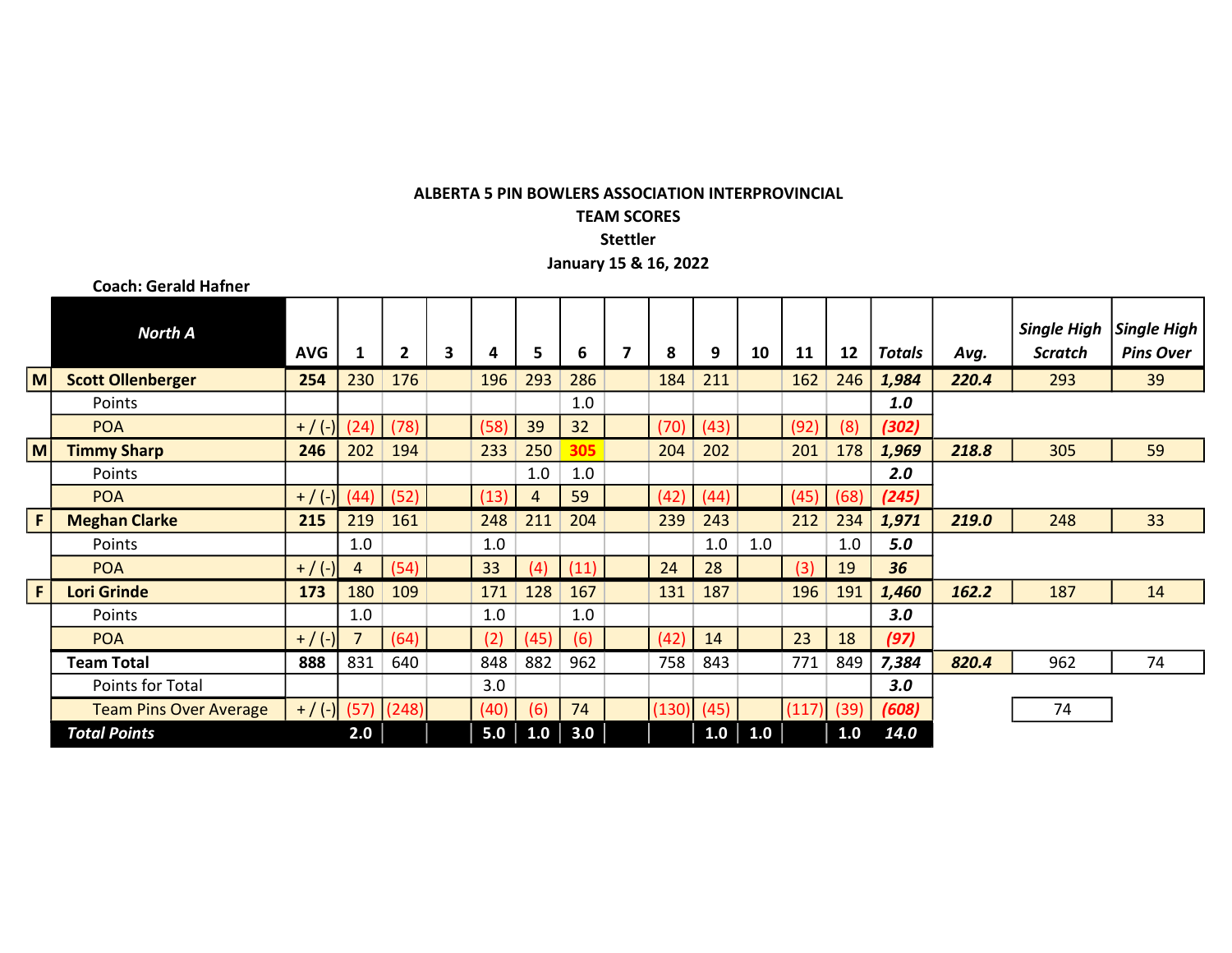**Coach: Steve Petricevic** *North B* **AVG 1 2 3 4 5 6 7 8 9 10 11 12** *Totals Avg. Single High Single High Scratch Pins Over* **M Joey Parker | 194 |** 174 | 267 | 203 | | 163 | 263 | | 201 | 186 | 198 | | 223 | 1,878 | 208.7 | 267 | 73 Points 1.0 | *6.0* POA | + / (-)| (20) | 73 | 9 | | | (31) | 69 | | 7 | (8) | 4 | | 29 | **132 M Tom Tomkins | 227 |** 254 | 236 | 240 | | 195 | 188 | | 154 | 234 | 263 | | 215 <mark>| *1,979* | 219.9 |</mark> 254 | 27 Points 1.0 | **5.0** POA + / (-) 27 9 13 (32) (39) (73) 7 36 (12) *(64)* **F Elly Van Dyk 190** 182 231 215 202 186 229 207 245 177 *1,874 208.2* 231 41 Points 1.0 | 1.0 | *6.0* POA + / (-) (8) 41 25 12 (4) 39 17 55 (13) *164* **F Darcy Schultz 161** 134 191 170 146 193 136 182 179 211 *1,542 171.3* 193 32 Points 1.0 | 1.0 | <mark>4.5</mark> POA + / (-) (27) 30 9 (15) 32 (25) 21 18 50 *93* **Team Total | 772** | 744 | 925 | 828 | | 706 | 830 | | 720 | 809 | 885 | | 826 | **7,273 | 808.1 |** 925 | 153 Points for Total 3.0 3.0 3.0 3.0 3.0 3.0 3.0 *21.0* Team Pins Over Average  $+$  / (-) (28) 153 56 (66) 58 (52) 37 113 (54 325 ) *Total Points* **5.0 7.0 6.0 5.0 6.0 5.5 2.0 6.0** *42.5*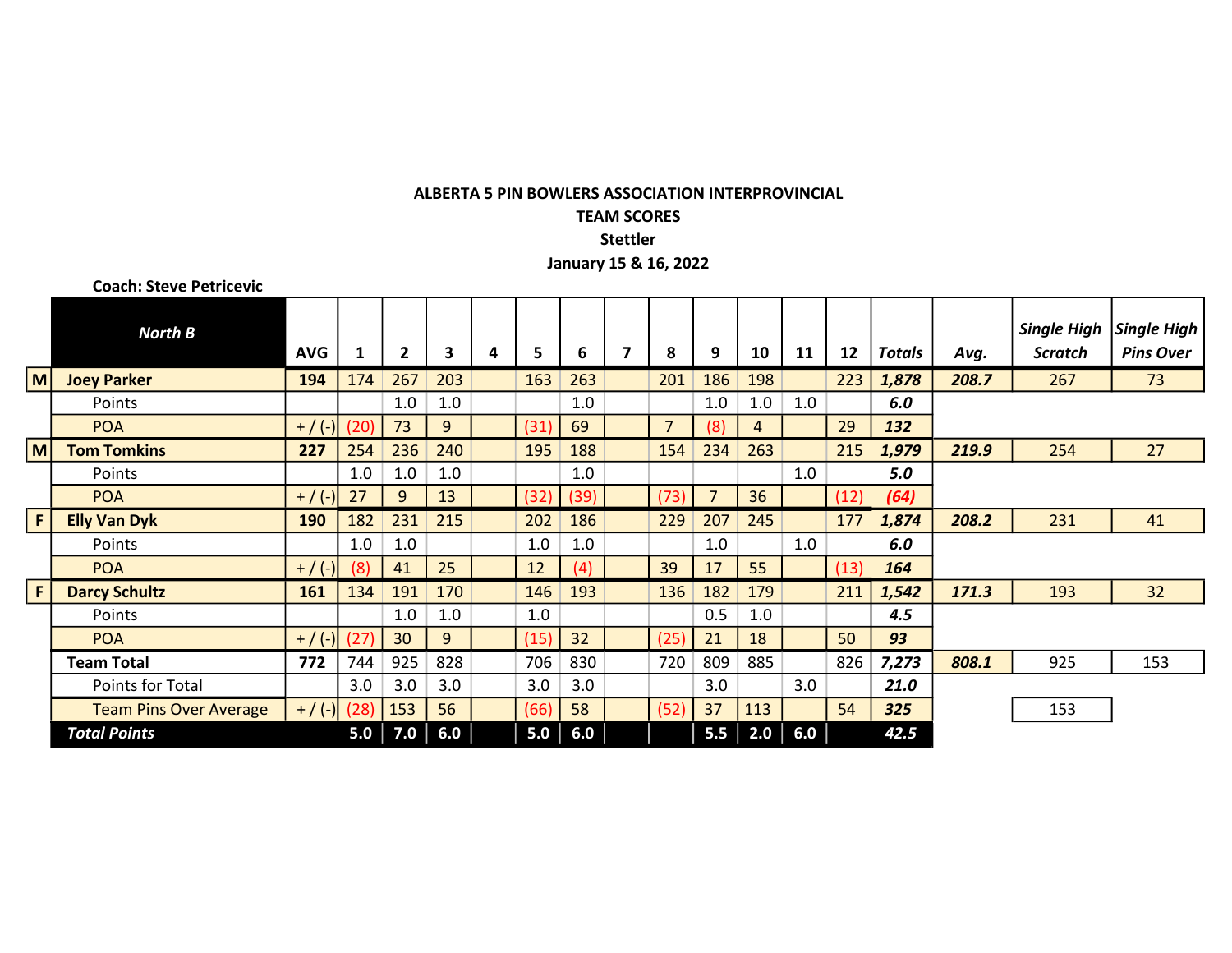|                 | <b>Coach: Jerry Kind</b>      |                        |   |                |      |       |      |   |      |      |   |      |      |      |        |       |                                      |                                        |
|-----------------|-------------------------------|------------------------|---|----------------|------|-------|------|---|------|------|---|------|------|------|--------|-------|--------------------------------------|----------------------------------------|
|                 | South A                       | <b>AVG</b>             | 1 | $\overline{2}$ | 3    | 4     | 5    | 6 | 7    | 8    | 9 | 10   | 11   | 12   | Totals | Avg.  | <b>Single High</b><br><b>Scratch</b> | <b>Single High</b><br><b>Pins Over</b> |
| F               | <b>Brenda Cervo</b>           | 141                    |   | 170            | 139  | 146   | 192  |   | 121  | 152  |   | 126  | 136  | 169  | 1,351  | 150.1 | 192                                  | 51                                     |
|                 | Points                        |                        |   | 1.0            | 1.0  | 1.0   | 1.0  |   | 1.0  |      |   |      | 1.0  | 1.0  | 7.0    |       |                                      |                                        |
|                 | <b>POA</b>                    | $+$ / (-)              |   | 29             | (2)  | 5     | 51   |   | (20) | 11   |   | (15) | (5)  | 28   | 82     |       |                                      |                                        |
| M               | <b>Dave Cervo</b>             | 204                    |   | 132            | 198  | 135   | 163  |   | 169  | 133  |   | 272  | 149  | 152  | 1,503  | 167.0 | 198                                  |                                        |
|                 | Points                        |                        |   |                |      |       |      |   |      |      |   | 1.0  |      |      | 1.0    |       |                                      |                                        |
|                 | <b>POA</b>                    | $+$ / (-)              |   | (72)           | (6)  | (69)  | (41) |   | (35) | (71) |   | 68   | (55) | (52) | (333)  |       |                                      |                                        |
| M               | <b>Andrew Janzen</b>          | 196                    |   | 223            | 221  | 139   | 257  |   | 209  | 171  |   | 194  | 184  | 200  | 1,798  | 199.8 | 257                                  | 61                                     |
|                 | <b>Points</b>                 |                        |   | 1.0            |      |       | 1.0  |   | 1.0  | 0.5  |   | 1.0  |      |      | 4.5    |       |                                      |                                        |
|                 | <b>POA</b>                    | $+$ / (-) <sup>r</sup> |   | 27             | 25   | (57)  | 61   |   | 13   | (25) |   | (2)  | (12) | 4    | 34     |       |                                      |                                        |
| $\vert M \vert$ | <b>Murray Adair</b>           | 205                    |   | 236            | 180  | 194   | 247  |   | 246  | 199  |   | 234  | 179  | 225  | 1,940  | 215.6 | 247                                  | 42                                     |
|                 | Points                        |                        |   | 1.0            |      | 1.0   | 1.0  |   | 1.0  | 1.0  |   |      |      | 1.0  | 6.0    |       |                                      |                                        |
|                 | <b>POA</b>                    | $+$ / (-)              |   | 31             | (25) | (11)  | 42   |   | 41   | (6)  |   | 29   | (26) | 20   | 95     |       |                                      |                                        |
|                 | <b>Team Total</b>             | 746                    |   | 761            | 738  | 614   | 859  |   | 745  | 655  |   | 826  | 648  | 746  | 6,592  | 732.4 | 859                                  | 113                                    |
|                 | Points for Total              |                        |   | 3.0            |      |       | 3.0  |   | 3.0  |      |   |      |      |      | 9.0    |       |                                      |                                        |
|                 | <b>Team Pins Over Average</b> | $+$ / (-)              |   | 15             | (8)  | (132) | 113  |   | (1)  | (91) |   | 80   | (98) |      | (122)  |       | 113                                  |                                        |
|                 | <b>Total Points</b>           |                        |   | 6.0            | 1.0  | 2.0   | 6.0  |   | 6.0  | 1.5  |   | 2.0  | 1.0  | 2.0  | 27.5   |       |                                      |                                        |